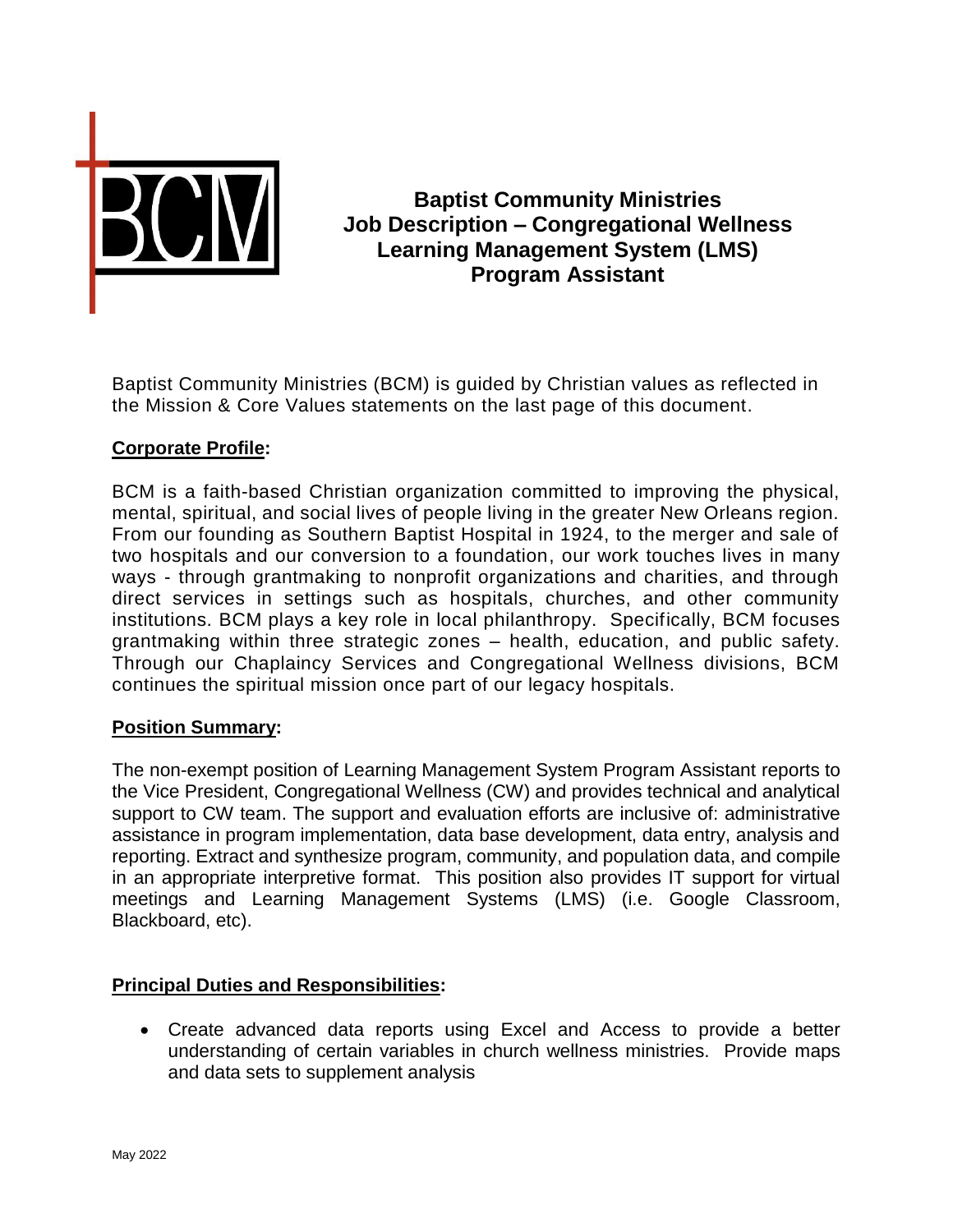- Conduct analysis of client and program data for use in presentations to management and Board of Trustees
- Manage and maintain user-friendly Access databases for CW programs including database design and maintenance
- Use data from Excel and Access, to develop graphic displays of data using Power Point and other tools
- Act as a technical resource regarding issues related to LMS database development and management (i.e. Google Classroom)
- Collect, organize, and maintain grant records and grant database for the Strategies to Trim and Reduce (STAR) Project and Meritorious Grant programs
- Manage online documents and provide training to Wellness Ministry Leaders on the use of the online documentation system
- Provide support to CW team to conduct the Church Nurse Education Program (CNEP), Congregational Health Promoter Program (CHPP), Behavioral Health Initiative for Pastors (BHIP), and Mental Health First Aid (MHFA) courses to include preparing student packets, setting up and breaking down of classrooms, monitoring classes, assisting students and faculty, and providing IT support on video conferencing platforms (i.e. Zoom and Microsoft Teams)
- Maintain a wide variety of manual and electronic documents, files, and records for the purpose of providing up-to-date information and/or historical reference in accordance with established administrative guidelines
- Conduct a variety of surveys (i.e. Survey Monkey) and polls to evaluate class, instructor, and program effectiveness
- Publish and distribute monthly electronic newsletter highlighting CW programs as well as community events and resources
- Participate in, and assist with scheduling, a variety of meetings, workshops, and/or trainings
- Serve as back up to the Administrative Assistant; primary responsibility to open and close the office during BCM's standard business hours of 8:30 a.m. to 5:00 p.m.
- Evening and weekend work hours are required at various times throughout the year
- Perform other related duties as assigned

## **Supervision – Direct Reports:**

N/A

## **Qualifications:**

- Associate's degree required; computer science or related field ideal, but not required
- One year of data management experience required; two or more years preferred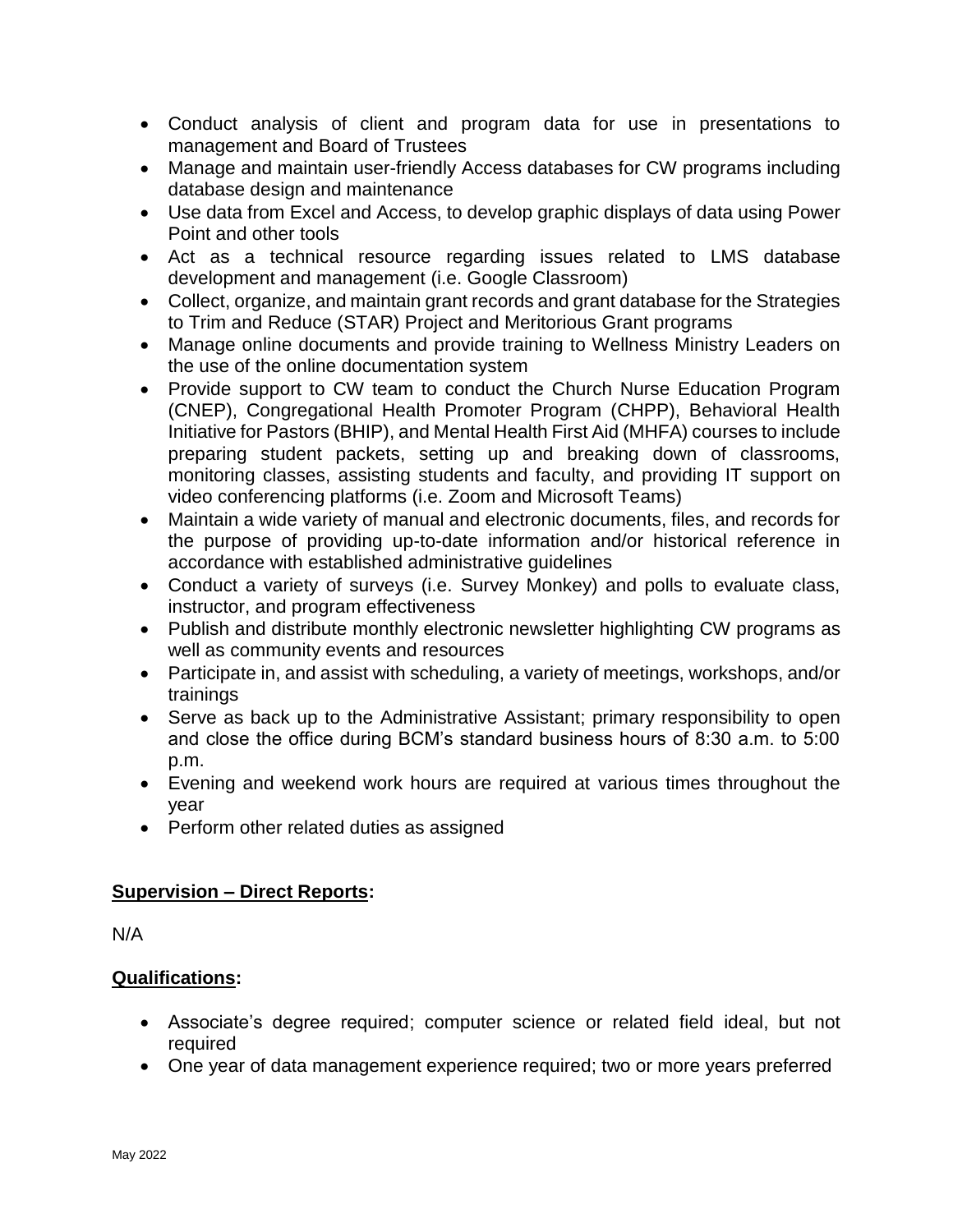- Intermediate to advanced Excel with Access and PowerPoint proficiency required, with experience building relational tables and creating queries and reports using Access. Microsoft office specialist certification a plus
- Experience in creating and managing google classroom and the tools associated, specifically advanced forms creation (installing and modifying Google online apps). Google online apps including but not limited to: Autocrat, Form Mule, and Form Approval with Signature
- Network-based computer and software proficiency required
- Accounting or statistics background is a plus
- Social sciences or familiarity with public health related field a plus
- Ability to work with confidential information received from churches
- Strong organizational and problem solving skills with the ability to multi-task
- Proven ability to be self-directed and work in a team environment
- Ability to perform accurate and detailed work
- Valid driver's license and reliable vehicle
- Strong written, verbal, and interpersonal skills

Note: The statements herein are intended to describe the general nature and level of work performed by employees employed within this role. They are not intended to be construed as an exhaustive list of all responsibilities, duties, and skills required of this role.

## **(Continued on next page)**